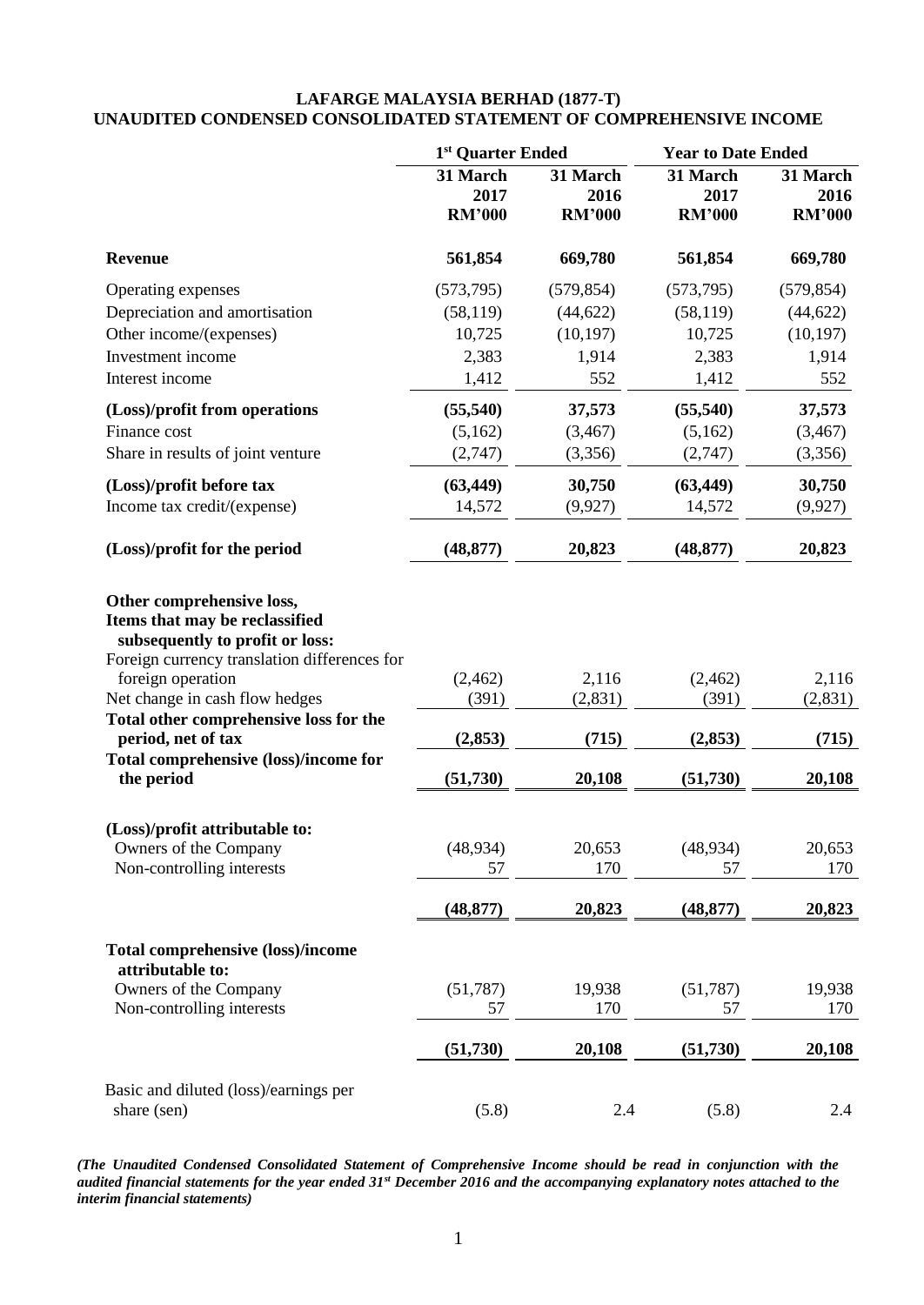## **LAFARGE MALAYSIA BERHAD (1877-T) UNAUDITED CONDENSED CONSOLIDATED STATEMENT OF FINANCIAL POSITION**

|                                              | <b>Note</b> | As at<br>31 March<br>2017<br><b>RM'000</b> | As at<br>31 December<br>2016<br><b>RM'000</b> |
|----------------------------------------------|-------------|--------------------------------------------|-----------------------------------------------|
| <b>ASSETS</b>                                |             |                                            |                                               |
| Non-current assets                           |             |                                            |                                               |
| Property, plant and equipment                |             | 1,705,705                                  | 1,741,323                                     |
| Investment property                          |             | 3,138                                      | 3,139                                         |
| Prepaid lease payments on leasehold land     |             | 75,251                                     | 79,116                                        |
| Goodwill on consolidation                    |             | 1,396,134                                  | 1,396,134                                     |
| Other intangible assets                      |             | 22,549                                     | 23,156                                        |
| Investment in joint venture                  |             | 23,492                                     | 25,710                                        |
| Other financial assets                       |             | 2,431                                      | 2,491                                         |
| Deferred tax assets                          |             | 17,863                                     | 15,856                                        |
|                                              |             | 3,246,563                                  | 3,286,925                                     |
|                                              |             |                                            |                                               |
| <b>Current assets</b><br>Inventories         |             | 266,438                                    | 280,048                                       |
| Current tax assets                           |             | 72,533                                     | 59,607                                        |
| Trade receivables                            |             | 381,108                                    | 373,967                                       |
| Other receivables and prepaid expenses       |             | 40,166                                     | 32,145                                        |
| Amounts owing by holding and other related   |             |                                            |                                               |
| companies                                    |             | 11,201                                     | 16,617                                        |
| Derivative financial assets                  |             |                                            | 345                                           |
| Cash and bank balances                       |             | 89,545                                     | 206,188                                       |
|                                              |             | 860,991                                    | 968,917                                       |
| <b>Total assets</b>                          |             | 4,107,554                                  | 4,255,842                                     |
|                                              |             |                                            |                                               |
| <b>EQUITY AND LIABILITIES</b>                |             |                                            |                                               |
| Share capital and reserves                   |             |                                            |                                               |
| Share capital                                |             | 1,950,692                                  | 849,695                                       |
| Reserves:                                    |             |                                            |                                               |
| Share premium                                |             |                                            | 1,067,199                                     |
| Capital redemption reserve                   |             |                                            | 33,798                                        |
| Exchange equalisation reserve                |             | 25,172                                     | 27,634                                        |
| Investments revaluation reserve              |             | 356                                        | 356                                           |
| Hedging reserve                              |             | (371)                                      | 20                                            |
| Retained earnings                            |             | 1,031,064                                  | 1,079,998                                     |
| Equity attributable to owners of the Company |             | 3,006,913                                  | 3,058,700                                     |
| Non-controlling interests                    |             | 4,987                                      | 4,930                                         |
| Total equity                                 |             | 3,011,900                                  | 3,063,630                                     |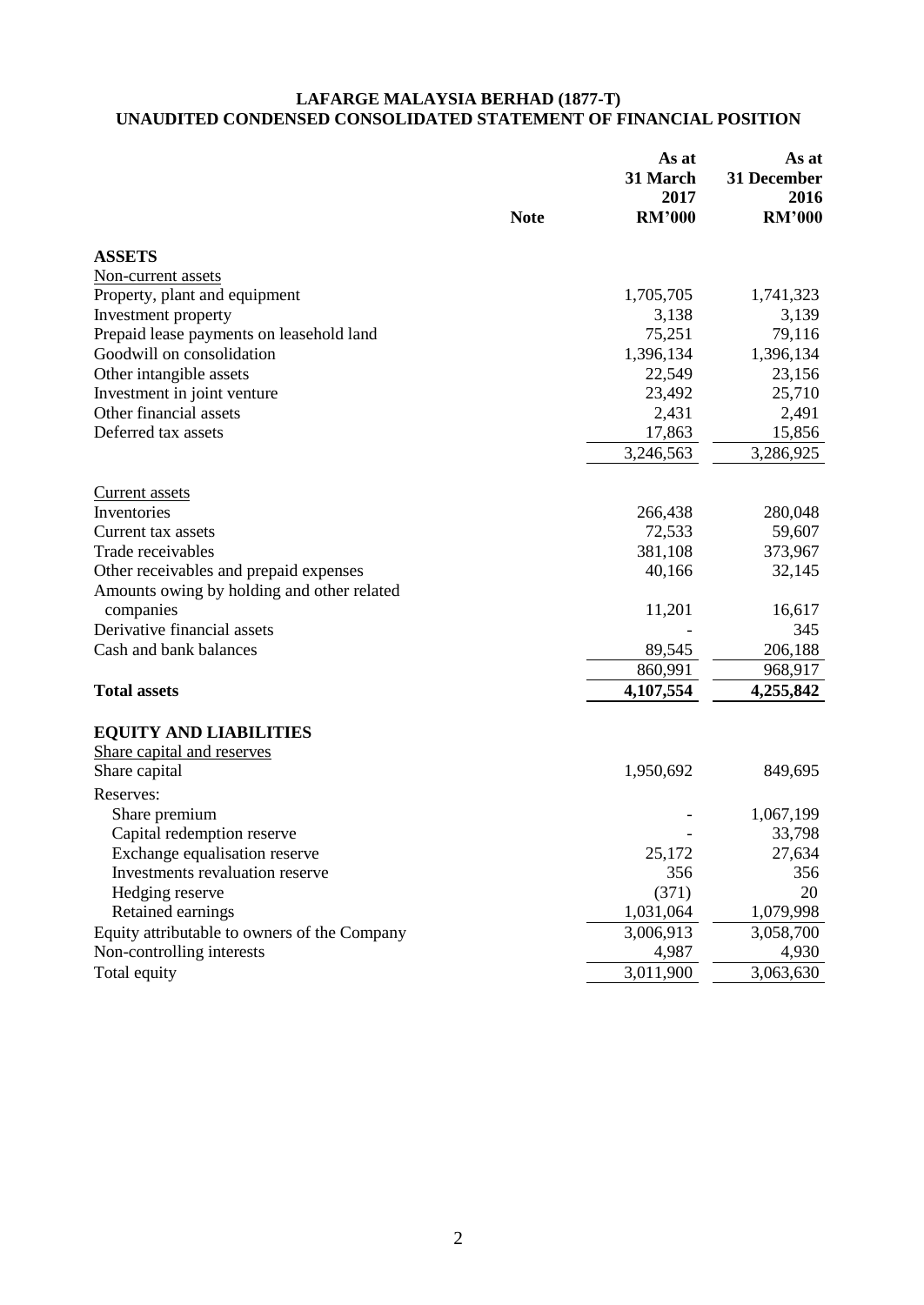# **LAFARGE MALAYSIA BERHAD (1877-T) UNAUDITED CONDENSED CONSOLIDATED STATEMENT OF FINANCIAL POSITION**

|                                                        |             | As at<br>31 March<br>2017 | As at<br>31 December<br>2016 |
|--------------------------------------------------------|-------------|---------------------------|------------------------------|
|                                                        | <b>Note</b> | <b>RM'000</b>             | <b>RM'000</b>                |
| Non-current liabilities                                |             |                           |                              |
| <b>Borrowings</b>                                      | B7          | 179,601                   |                              |
| Retirement benefits                                    |             | 81,044                    | 80,070                       |
| Deferred tax liabilities                               |             | 136,253                   | 152,976                      |
|                                                        |             | 396,898                   | 233,046                      |
| <b>Current liabilities</b>                             |             |                           |                              |
| Trade payables                                         |             | 419,110                   | 476,338                      |
| Other payables and accrued expenses                    |             | 88,095                    | 111,294                      |
| Amounts owing to holding and other related             |             |                           |                              |
| companies                                              |             | 61,663                    | 23,313                       |
| <b>Borrowings</b>                                      | B7          | 126,000                   | 347,470                      |
| Derivative financial liabilities                       |             | 677                       |                              |
| Current tax liabilities                                |             | 3,211                     | 751                          |
|                                                        |             | 698,756                   | 959,166                      |
| <b>Total liabilities</b>                               |             | 1,095,654                 | 1,192,212                    |
| <b>Total equity and liabilities</b>                    |             | 4,107,554                 | 4,255,842                    |
| Net assets per share attributable to ordinary equity   |             |                           |                              |
| holders of the Company (RM)                            |             | 3.54                      | 3.60                         |
| Net tangible assets per share attributable to ordinary |             |                           |                              |
| equity holders of the Company (RM)                     |             | 1.87                      | 1.93                         |

*(The Unaudited Condensed Consolidated Statement of Financial Position should be read in conjunction with the audited financial statements for the year ended 31st December 2016 and the accompanying explanatory notes attached to the interim financial statements)*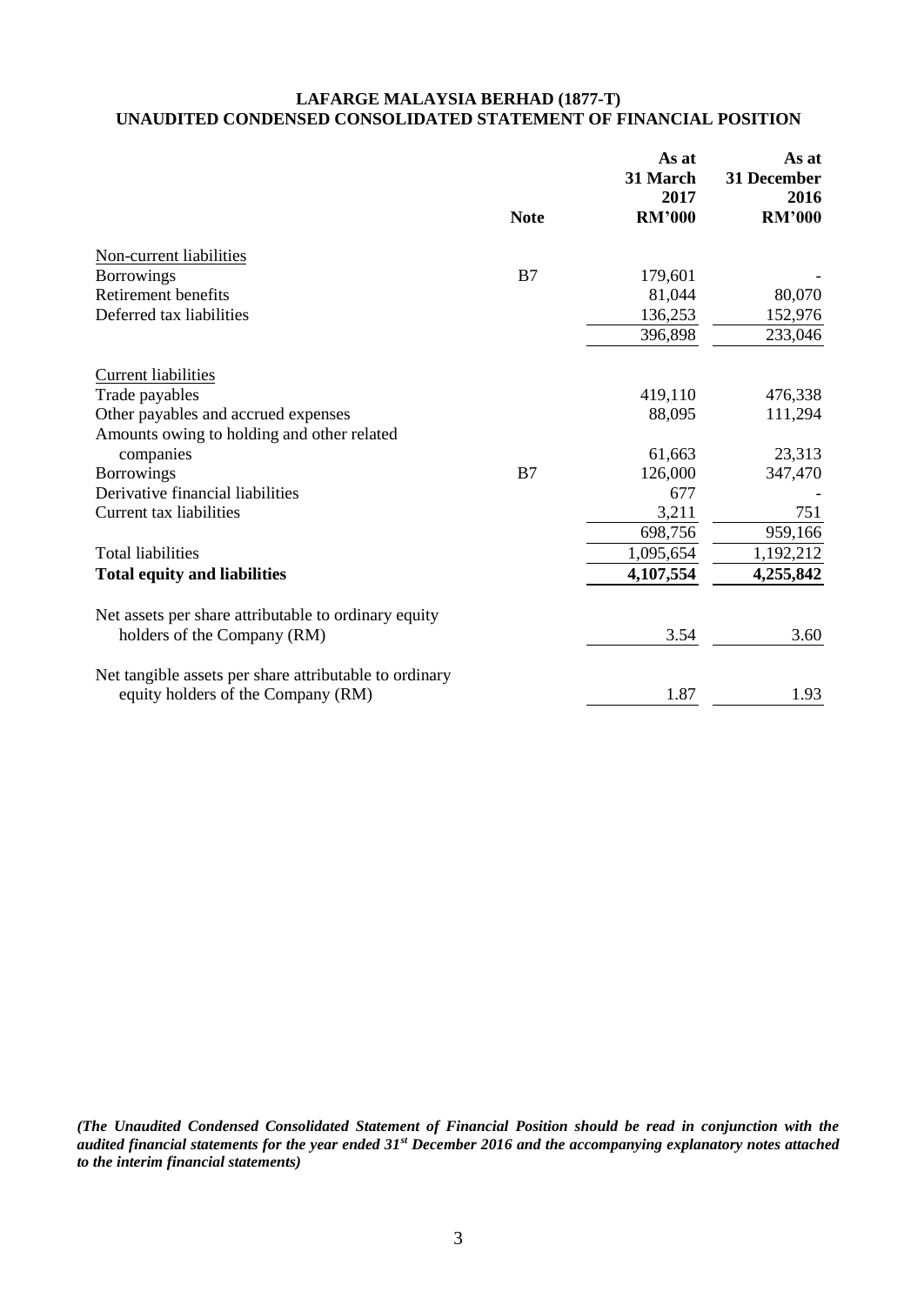#### **LAFARGE MALAYSIA BERHAD (1877-T)**

## **UNAUDITED CONDENSED CONSOLIDATED STATEMENT OF CHANGES IN EQUITY**

|                                                                                                       |                                          | Non-distributable                        |                                                                 |                                                                           |                                                                            |                                                   |                                                     | <b>Distributable</b>          |                                                          |                                                |  |
|-------------------------------------------------------------------------------------------------------|------------------------------------------|------------------------------------------|-----------------------------------------------------------------|---------------------------------------------------------------------------|----------------------------------------------------------------------------|---------------------------------------------------|-----------------------------------------------------|-------------------------------|----------------------------------------------------------|------------------------------------------------|--|
|                                                                                                       | <b>Share</b><br>Capital<br><b>RM'000</b> | <b>Share</b><br>Premium<br><b>RM'000</b> | Capital<br><b>Redemption</b><br><b>Reserve</b><br><b>RM'000</b> | <b>Exchange</b><br><b>Equalisation</b><br><b>Reserve</b><br><b>RM'000</b> | <b>Investment</b><br><b>Revaluation</b><br><b>Reserve</b><br><b>RM'000</b> | <b>Hedging</b><br><b>Reserve</b><br><b>RM'000</b> | <b>Retained</b><br><b>Earnings</b><br><b>RM'000</b> | <b>Total</b><br><b>RM'000</b> | Non-<br>controlling<br><b>Interests</b><br><b>RM'000</b> | <b>Total</b><br><b>Equity</b><br><b>RM'000</b> |  |
| As at 1 January 2017<br>Profit for the period<br>Other comprehensive loss for                         | 849,695                                  | 1,067,199                                | 33,798                                                          | 27,634                                                                    | 356                                                                        | 20                                                | 1,079,998<br>(48, 934)                              | 3,058,700<br>(48, 934)        | 4,930<br>57                                              | 3,063,630<br>(48, 877)                         |  |
| the period, net of tax<br>Transfer arising from "no par<br>value" regime (1)                          | 1,100,997                                | (1,067,199)                              | (33,798)                                                        | (2, 462)                                                                  | $\overline{\phantom{a}}$                                                   | (391)                                             |                                                     | (2,853)                       |                                                          | (2,853)                                        |  |
| As at 31 March 2017                                                                                   | 1,950,692                                |                                          | $\sim$                                                          | 25,172                                                                    | 356                                                                        | (371)                                             | 1,031,064                                           | 3,006,913                     | 4,987                                                    | 3,011,900                                      |  |
| As at 1 January 2016<br>Profit for the period<br>Other comprehensive<br>income/(loss) for the period, | 849,695                                  | 1,067,199                                | 33,798                                                          | 28,427<br>2,116                                                           | 36<br>$\overline{\phantom{a}}$                                             | 125<br>(2,831)                                    | 1,109,266<br>20,653                                 | 3,088,546<br>20,653<br>(715)  | 5,225<br>170                                             | 3,093,771<br>20,823<br>(715)                   |  |
| net of tax<br>Acquisition of additional<br>interest in an existing<br>subsidiary<br>Dividends         |                                          |                                          |                                                                 |                                                                           |                                                                            | ۰.                                                | 404<br>(59, 479)                                    | 404<br>(59, 479)              | (1,241)<br>$\overline{\phantom{a}}$                      | (837)<br>(59, 479)                             |  |
| As at 31 March 2016                                                                                   | 849,695                                  | 1,067,199                                | 33,798                                                          | 30,543                                                                    | 36                                                                         | (2,706)                                           | 1,070,844                                           | 3,049,409                     | 4,154                                                    | 3,053,563                                      |  |

 $^{(1)}$  Effective from 31 January 2017, the new Companies Act 2016 ("the Act") abolished the concept of authorised share capital and par value of share capital. Consequently, the credit balance of the share premium becomes part of the Company's share capital pursuant to the transitional provision set out in Section 618(2) of the Act. Notwithstanding this provision, the Company may within 24 months from the commencement of the Act, use this amount for purposes as set out in Section 618(3) of the Act. There is no impact on the numbers of ordinary shares in issue or the relative entitlement of any of the members as a result of this transition.

*(The Unaudited Condensed Consolidated Statement of Changes in Equity should be read in conjunction with the audited financial statements for the year ended 31st December 2016 and the accompanying explanatory notes attached to the interim financial statements)*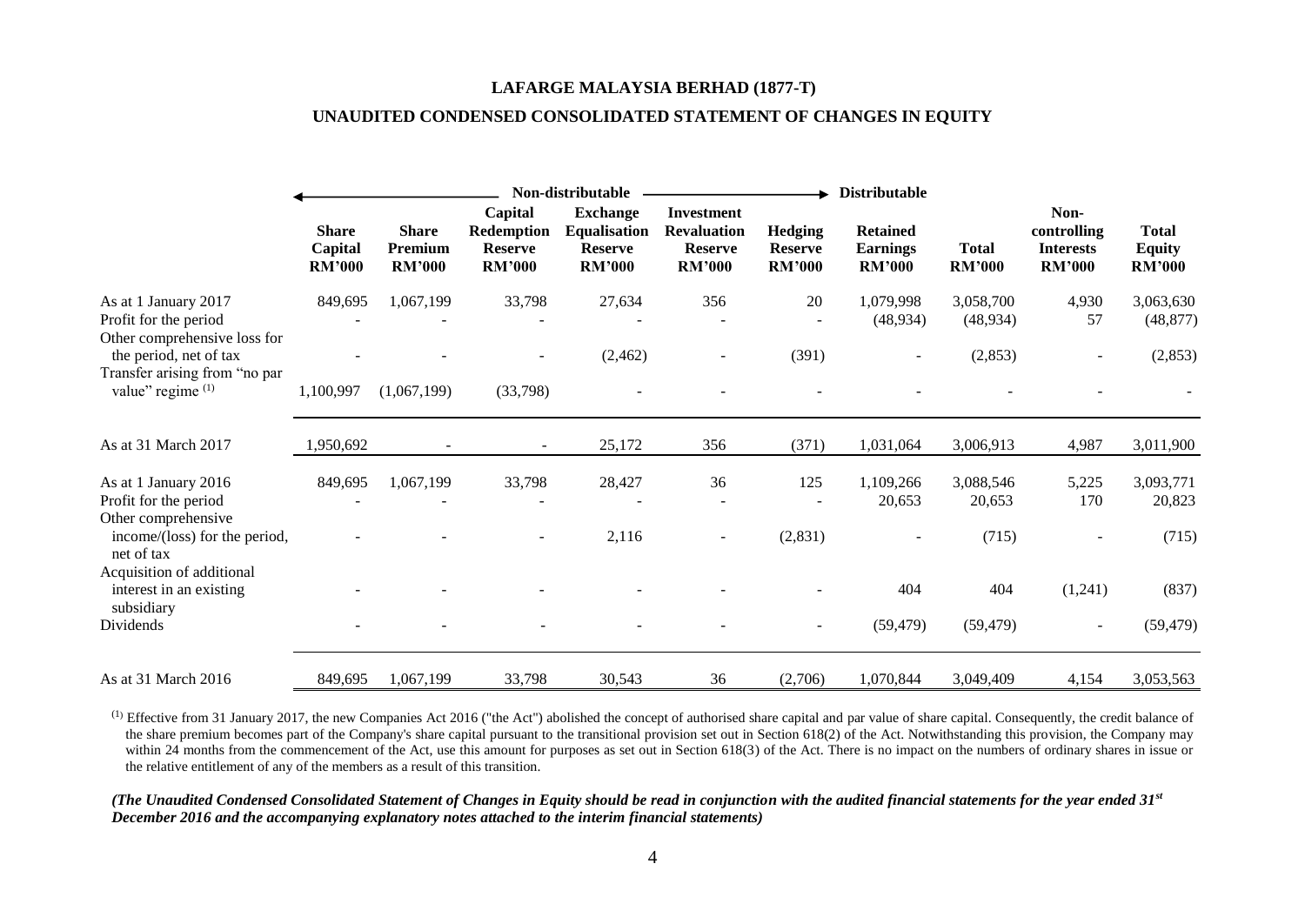## **LAFARGE MALAYSIA BERHAD (1877-T) UNAUDITED CONDENSED CONSOLIDATED STATEMENT OF CASH FLOWS**

|                                                        | <b>3 months Financial Period Ended</b><br>31 March<br>2017<br><b>RM'000</b> | 31 March<br>2016<br><b>RM'000</b> |  |
|--------------------------------------------------------|-----------------------------------------------------------------------------|-----------------------------------|--|
| <b>Cash Flows From Operating Activities</b>            |                                                                             |                                   |  |
| (Loss)/profit before tax                               | (63, 449)                                                                   | 30,750                            |  |
| Adjustments for:-                                      |                                                                             |                                   |  |
| Allowance for inventory obsolescence                   | 690                                                                         | 690                               |  |
| Amortisation of:                                       |                                                                             |                                   |  |
| - other intangible assets                              | 607                                                                         | 161                               |  |
| - prepaid lease payments on leasehold land             | 1,204                                                                       | 1,311                             |  |
| Depreciation of:                                       |                                                                             |                                   |  |
| - investment property                                  | 1                                                                           | 1                                 |  |
| - property, plant and equipment                        | 56,307                                                                      | 43,149                            |  |
| Derivative loss                                        | 261                                                                         | 3,958                             |  |
| Finance cost                                           | 5,162                                                                       | 3,467                             |  |
| Impairment loss recognised on trade receivables        | 30                                                                          | 984                               |  |
| Interest income                                        | (1, 412)                                                                    | (552)                             |  |
| (Gain)/loss on disposal of:                            |                                                                             |                                   |  |
| - property, plant and equipment                        | (134)                                                                       | (76)                              |  |
| - prepaid lease payment                                | (9,105)                                                                     |                                   |  |
| - unquoted investment                                  | 60                                                                          |                                   |  |
| Property, plant and equipment written off              | 112                                                                         | 824                               |  |
| Provision for retirement benefits                      | 2,650                                                                       | 2,343                             |  |
| Reversal of impairment loss on trade receivables       | (337)                                                                       | (322)                             |  |
| Unrealised gain on foreign exchange                    | (447)                                                                       | 5,023                             |  |
| Share in results of joint venture                      | 2,747                                                                       | 3,356                             |  |
| Operating profit before changes in working capital     | (5,053)                                                                     | 95,067                            |  |
| (Increase)/decrease in:                                |                                                                             |                                   |  |
| Inventories                                            | 13,025                                                                      | (6,920)                           |  |
| Receivables                                            | (20, 658)                                                                   | (34, 535)                         |  |
| Amounts owing by holding and other related companies   | 5,416                                                                       | 7,442                             |  |
| (Decrease)/increase in:                                |                                                                             |                                   |  |
| Payables                                               | (62, 543)                                                                   | 13,654                            |  |
| Amounts owing to holding and other related companies   | 38,168                                                                      | (19,035)                          |  |
| Cash (used in)/generated from operations               | (31, 645)                                                                   | 55,673                            |  |
| Retirement benefits paid                               | (1,676)                                                                     | (2,865)                           |  |
| Tax paid                                               | (14,100)                                                                    | (29,290)                          |  |
| Net cash (used in)/generated from operating activities | (47, 421)                                                                   | 23,518                            |  |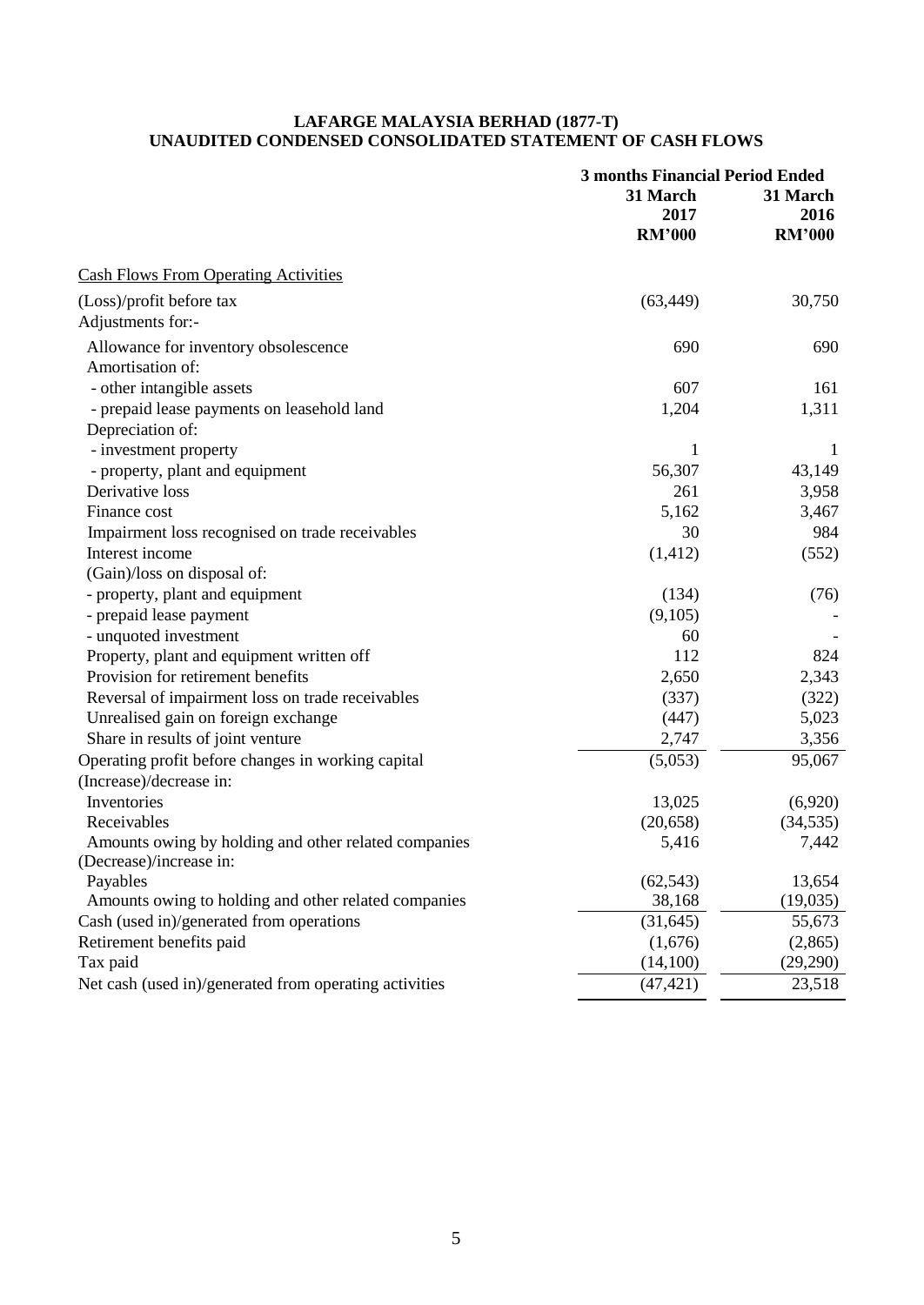## **LAFARGE MALAYSIA BERHAD (1877-T) UNAUDITED CONDENSED CONSOLIDATED STATEMENT OF CASH FLOWS**

|                                                                | <b>Financial Year Ended</b>       |                                   |  |
|----------------------------------------------------------------|-----------------------------------|-----------------------------------|--|
|                                                                | 31 March<br>2017<br><b>RM'000</b> | 31 March<br>2016<br><b>RM'000</b> |  |
| <b>Cash Flows From Investing Activities</b>                    |                                   |                                   |  |
| Additions to property, plant and equipment                     | (37, 949)                         | (60,097)                          |  |
| Acquisitions of additional interests in an existing subsidiary |                                   | (837)                             |  |
| Interest received                                              | 1,412                             | 552                               |  |
| Proceeds from disposal of:                                     |                                   |                                   |  |
| - property, plant and equipment                                | 583                               | 76                                |  |
| - prepaid lease payment                                        | 11,766                            |                                   |  |
| Net cash used in investing activities                          | (24, 188)                         | (60, 306)                         |  |
| <b>Cash Flows From Financing Activities</b>                    |                                   |                                   |  |
| Dividends paid                                                 |                                   | (67, 976)                         |  |
| Interest paid                                                  | (3,581)                           | (377)                             |  |
| Drawdown of borrowings                                         | 279,556                           | 500                               |  |
| Repayment of borrowings                                        | (315,000)                         | (430)                             |  |
| Net cash used in financing activities                          | (39, 025)                         | (68, 283)                         |  |
| Net Change in Cash and Cash Equivalents                        | (110, 634)                        | (105,071)                         |  |
| Effects of currency translations                               | 461                               | (928)                             |  |
| Cash and Cash Equivalents at beginning of the year             | 199,718                           | 311,395                           |  |
| Cash and Cash Equivalents at end of the year                   | 89,545                            | 205,396                           |  |

*(The Unaudited Condensed Consolidated Statement of Cash Flows should be read in conjunction with the audited financial statements for the year ended 31st December 2016 and the accompanying explanatory notes attached to the interim financial statements)*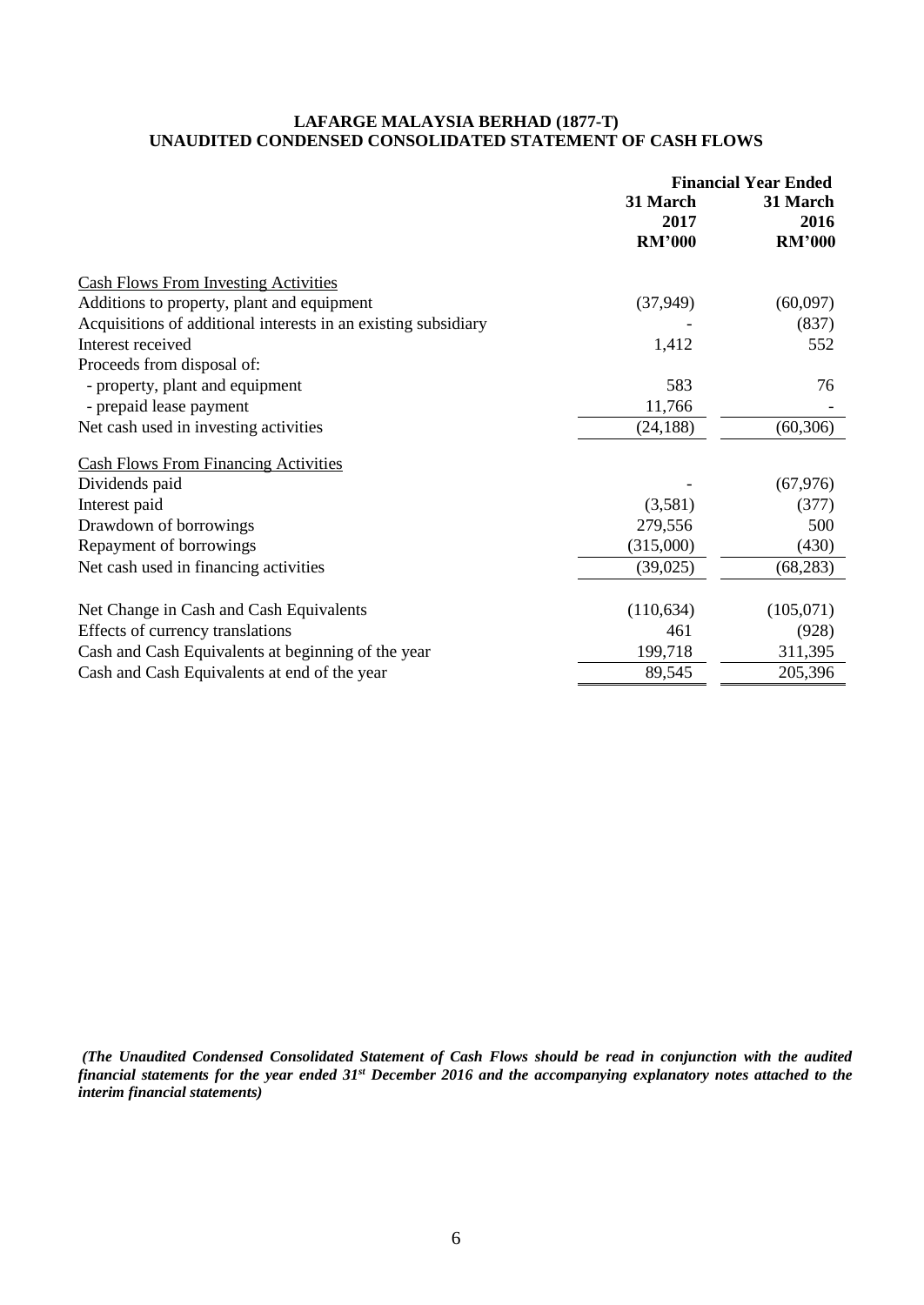## **LAFARGE MALAYSIA BERHAD (1877-T)**

## **A. EXPLANATORY NOTES PURSUANT TO MALAYSIAN FINANCIAL REPORTING STANDARD ("MFRS") 134**

#### **A1. Basis of Preparation**

The interim financial statements have been prepared in accordance with Malaysian Financial Reporting Standard ("MFRS") 134 Interim Financial Reporting issued by the Malaysian Accounting Standards Board ("MASB") and paragraph 9.22 of Bursa Malaysia Securities Berhad ("Bursa Securities") Main Market Listing Requirements.

The interim financial statements should be read in conjunction with the Group's audited financial statements for the year ended 31 December 2016. The audited financial statements of the Group for the year ended 31 December 2016 were prepared in accordance with MFRS and International Financial Reporting Standards ("IFRS"). These explanatory notes attached to the interim financial statements provide an explanation of events and transactions that are significant to an understanding of the changes in the financial position and performance of the Group since the year ended 31 December 2016.

#### **A2. Significant Accounting Policies**

The significant accounting policies adopted are consistent with those of the audited financial statements for the year ended 31 December 2016, except for the adoption of the following MFRSs and amendments to MFRSs:

## **Adoption of Amendments to MFRSs**

Effective for annual periods beginning on or after 1 January 2017:

| Amendments to MFRS 107 | Disclosure Initiative                                    |
|------------------------|----------------------------------------------------------|
| Amendments to MFRS 112 | Recognition of Deferred Tax Assets for Unrealised Losses |
| Amendments to MFRS 12  | Annual Improvements to MFRS Standards 2014 - 2016 Cycle  |

The adoption of the abovementioned Amendments to MFRSs has no significant effect to the Group's consolidated financial statements of the current quarter or comparative consolidated financial statements of the prior financial year.

The Group has not adopted the following new and revised MFRSs that have been issued but are not yet effective

| Financial Instruments <sup>1</sup>                                   |
|----------------------------------------------------------------------|
| Revenue from Contracts with Customers <sup>1</sup>                   |
| Leases <sup>2</sup>                                                  |
| Sale or Contribution of Assets between an Investor and its Associate |
| or Joint Venture <sup>3</sup>                                        |
| Transfers of Investment Properties <sup>1</sup>                      |
| Annual Improvements to IFRSs 2014 - 2016 Cycle <sup>1</sup>          |
| Foreign Currency Transactions and Advance Consideration <sup>1</sup> |
|                                                                      |

<sup>1</sup><br>Effective for annual periods beginning on or after 1 January 2018<br>Effective for annual periods beginning on or after 1 January 2010

<sup>2</sup><br>Effective for annual periods beginning on or after 1 January 2019<br> $\frac{3}{2}$ 

Effective date to be determined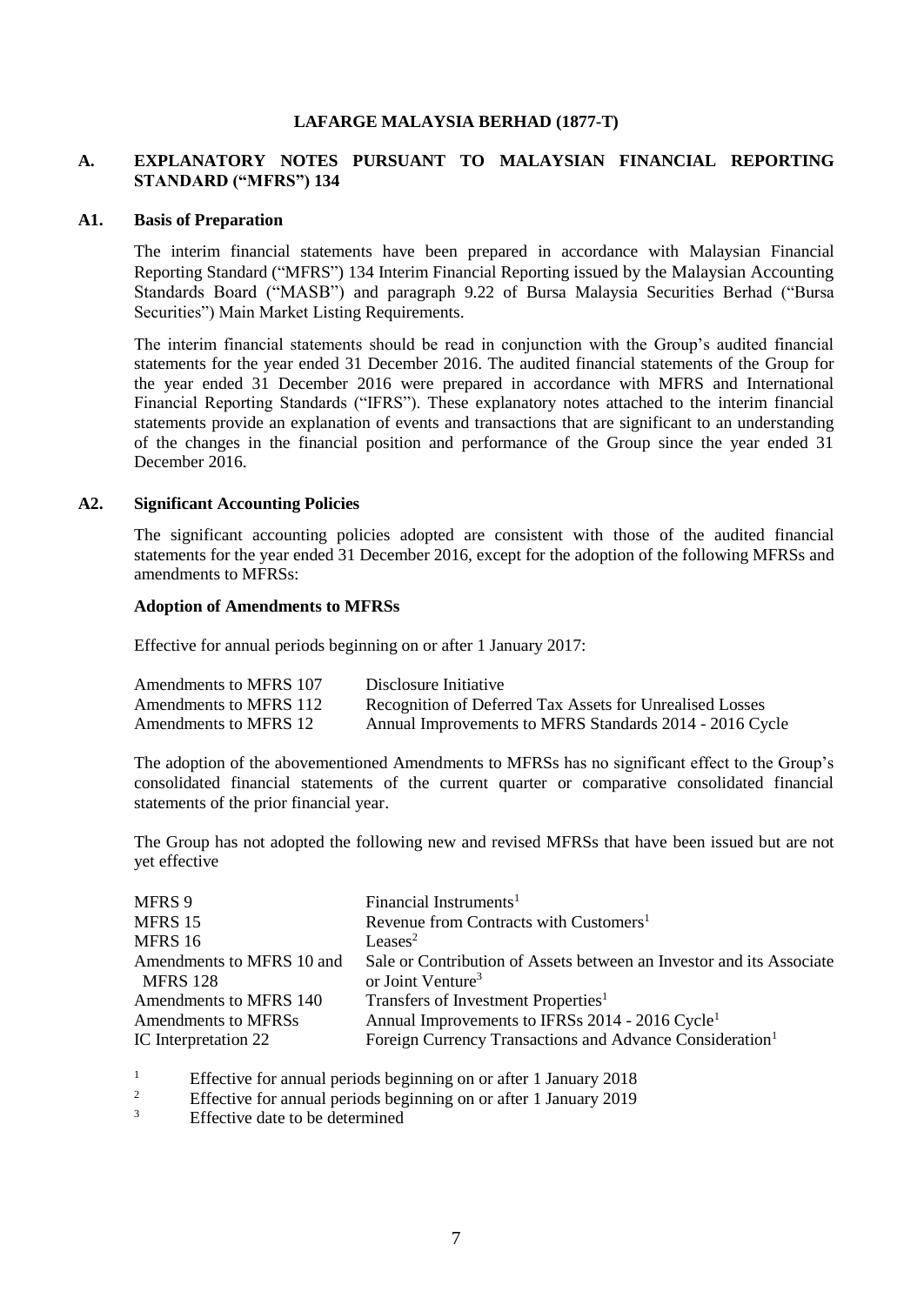## **A2. Significant Accounting Policies (continued)**

The Directors anticipate that the abovementioned Standards and Amendments will be adopted in the annual financial statements of the Group when they become effective and that the adoption of these Standards and Amendments will have no material impact on the financial statements of the Group in the period of initial application except for MFRS 9 and MFRS 15. The Group is currently assessing the impact of adopting both MFRS 9 and MFRS 15.

## **A3. Audit Report of Preceding Audited Financial Statements**

The audit reports of the preceding annual financial statements of the Company and of the Group were not subject to any qualification.

## **A4. Seasonal or Cyclical Factors**

The operations of the Group are closely linked to the construction sector which would normally experience a slow-down in construction activities during festive seasons in Malaysia and Singapore.

## **A5. Unusual Items Affecting the Assets, Liabilities, Equity, Net Income or Cash Flows**

There were no items affecting the Group's assets, liabilities, equity, net income or cash flows that are material and unusual because of their nature, size or incidence.

## **A6. Material Changes in Accounting Estimates**

There were no material changes in estimates of amounts reported in prior interim periods or in previous financial years which have a material effect in the current quarter.

## **A7. Capital Issues, Dealings in Own Shares and Repayment of Debt**

There were no issuance and repayment of debt and equity securities, share buy-back, share cancellations, share held as treasury shares and resale of treasury shares during the financial period under review.

#### **A8. Dividend Paid**

There was no dividend payment during the financial period ended 31 March 2017.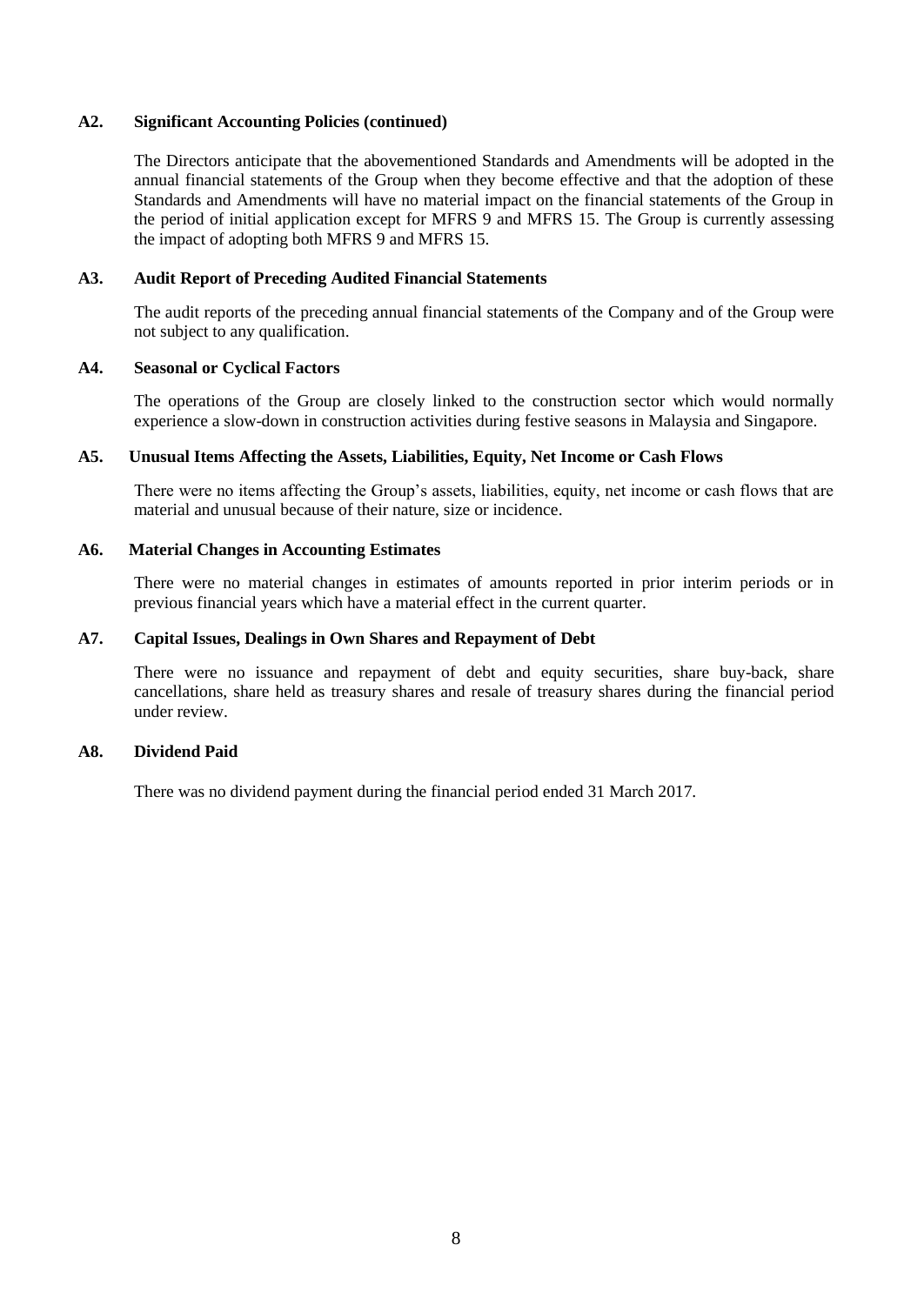## **A9. Segmental Information**

Segment information is presented in respect of the Group's business segments, which reflect the Group's internal reporting structure that are regularly reviewed by the Group's chief operating decision maker.

Segment results, assets and liabilities include items directly attributable to a segment as well as those that can be allocated on a reasonable basis. Unallocated items mainly comprise corporate assets and liabilities that relate to investing and financing activities and cannot be reasonably allocated to individual segments. These include mainly corporate assets, other investments, deferred tax assets/liabilities and current tax assets/liabilities.

The Group is organised into the following main operating segments:

Cement Cement business and trading of other building materials Aggregates & Concrete Aggregates and ready-mixed concrete business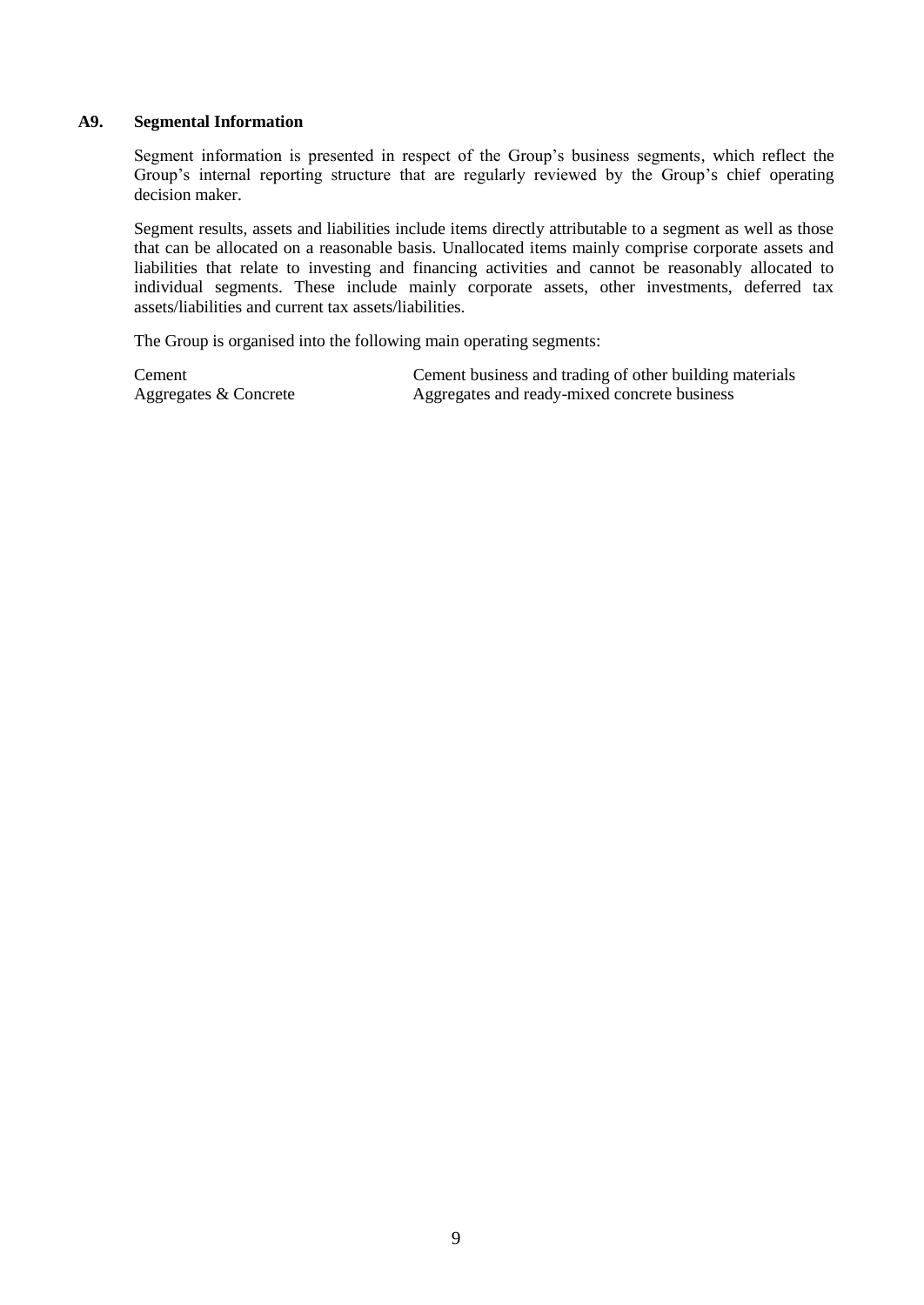# **A9. Segmental Information (continued)**

**Analysis of the Group's segment information is as follows:** 

|                                                                                  | <b>Cement</b>         |                       | <b>Aggregates &amp; Concrete</b> |                       | <b>Elimination</b>       |                          | <b>Total</b>          |                       |
|----------------------------------------------------------------------------------|-----------------------|-----------------------|----------------------------------|-----------------------|--------------------------|--------------------------|-----------------------|-----------------------|
| <b>3 Months Ended 31 March</b>                                                   | 2017<br><b>RM'000</b> | 2016<br><b>RM'000</b> | 2017<br><b>RM'000</b>            | 2016<br><b>RM'000</b> | 2017<br><b>RM'000</b>    | 2016<br><b>RM'000</b>    | 2017<br><b>RM'000</b> | 2016<br><b>RM'000</b> |
| <b>Segment revenue</b>                                                           |                       |                       |                                  |                       |                          |                          |                       |                       |
| External revenue                                                                 | 409,587               | 543,897               | 152,267                          | 125,883               |                          |                          | 561,854               | 669,780               |
| Internal revenue                                                                 | 78,400                | 84,535                | 2,402                            | 2,565                 | (80, 802)                | (87,100)                 |                       |                       |
|                                                                                  | 487,987               | 628,432               | 154,669                          | 128,448               | (80, 802)                | (87,100)                 | 561,854               | 669,780               |
| <b>Segment</b> (loss)/profit                                                     | (60, 122)             | 39,665                | 3,170                            | (2, 644)              | $\overline{\phantom{a}}$ | $\overline{\phantom{a}}$ | (56,952)              | 37,021                |
| Reconciliation of segment profit to<br>consolidated (loss)/profit before<br>tax: |                       |                       |                                  |                       |                          |                          |                       |                       |
| Interest income                                                                  |                       |                       |                                  |                       |                          |                          | 1,412                 | 552                   |
| Finance cost                                                                     |                       |                       |                                  |                       |                          |                          | (5,162)               | (3,467)               |
| Share in results of joint venture                                                |                       |                       |                                  |                       |                          |                          | (2,747)               | (3,356)               |
| Consolidated (loss)/profit before tax                                            |                       |                       |                                  |                       |                          |                          | (63, 449)             | 30,750                |
| <b>Segment assets</b>                                                            | 3,947,715             | 4,041,139             | 309,604                          | 290,402               | (355, 629)               | (320, 585)               | 3,901,690             | 4,010,956             |
| Reconciliation of segment assets to<br>consolidated total assets:                |                       |                       |                                  |                       |                          |                          |                       |                       |
| Investment in joint venture                                                      |                       |                       |                                  |                       |                          |                          | 23,492                | 29,479                |
| Unallocated corporate assets                                                     |                       |                       |                                  |                       |                          |                          | 182,372               | 241,587               |
| Consolidated total assets                                                        |                       |                       |                                  |                       |                          |                          | 4,107,554             | 4,282,022             |
| <b>Segment liabilities</b>                                                       | 837,668               | 798,391               | 173,926                          | 216,007               | (361,005)                | (318, 487)               | 650,589               | 695,911               |
| Reconciliation of segment liabilities<br>to consolidated total liabilities:      |                       |                       |                                  |                       |                          |                          |                       |                       |
| Interest bearing instruments                                                     |                       |                       |                                  |                       |                          |                          | 305,601               | 341,170               |
| Unallocated corporate liabilities                                                |                       |                       |                                  |                       |                          |                          | 139,464               | 191,378               |
| Consolidated total liabilities                                                   |                       |                       |                                  |                       |                          |                          | 1,095,654             | 1,228,459             |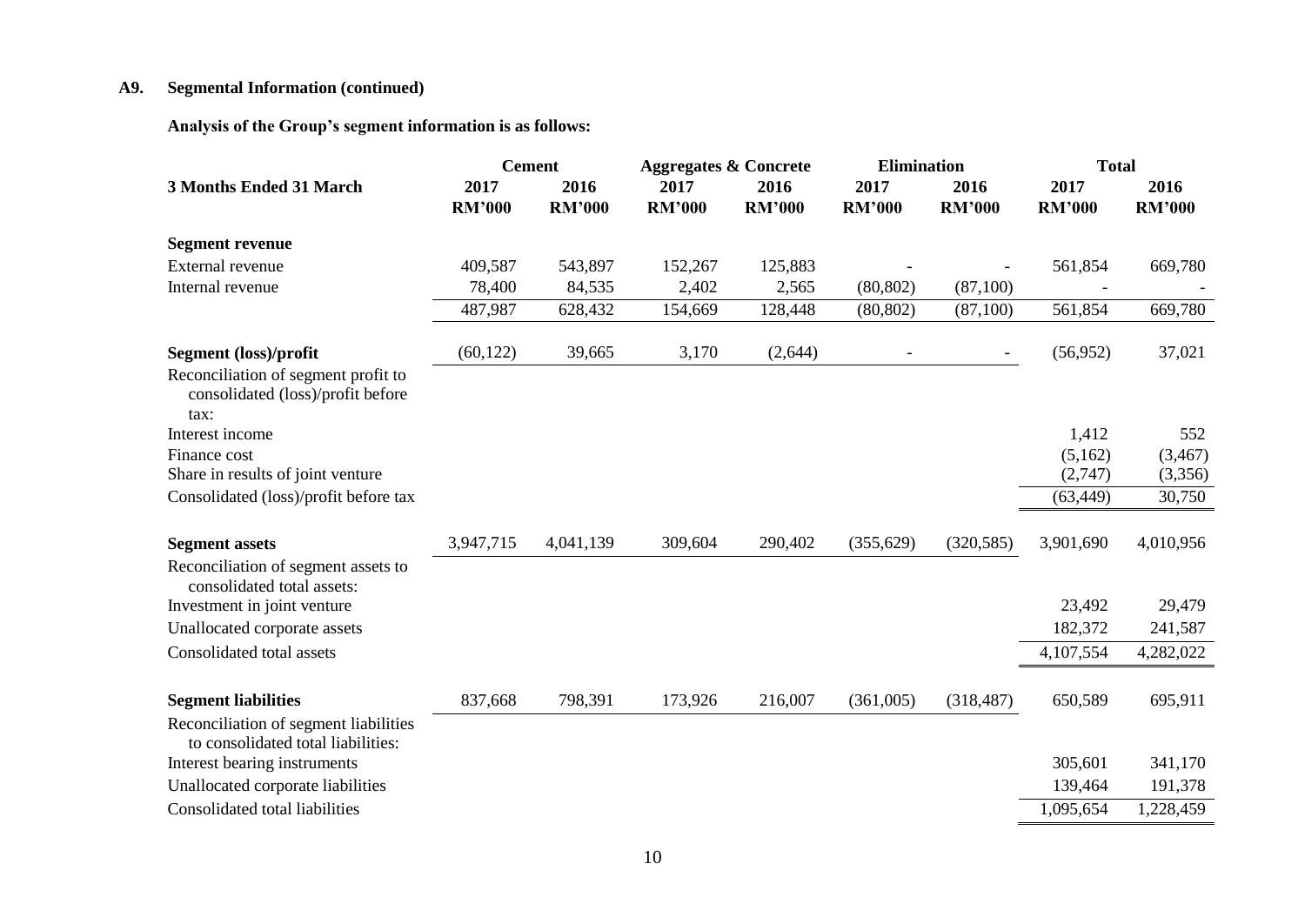## **A10. Valuation of Property, Plant and Equipment**

There is no revaluation of property, plant and equipment brought forward from the previous audited financial statements as the Group does not adopt a revaluation policy on its property, plant and equipment.

#### **A11. Material Events Subsequent to Quarter End**

There were no other material events subsequent to the current financial quarter 31 March 2017 up to the date of this report which are likely to substantially affect the results of the operations of the Group.

#### **A12. Changes in Group Composition**

There was no change in the composition for the Group in this quarter.

## **A13. Contingent Liabilities**

The Group has no material contingent liabilities as at the date of this report.

## **A14. Commitments**

Outstanding commitments in respect of capital commitments at end of reporting date not provided for in the financial statements are as follows:  $\Lambda$ a at

|                                    | AS at         |
|------------------------------------|---------------|
|                                    | 31 March      |
|                                    | 2017          |
|                                    | <b>RM'000</b> |
| In respect of capital expenditure: |               |
| Approved and contracted for        | 41,893        |
| Approved but not contracted for    | 24,968        |
|                                    | 66,861        |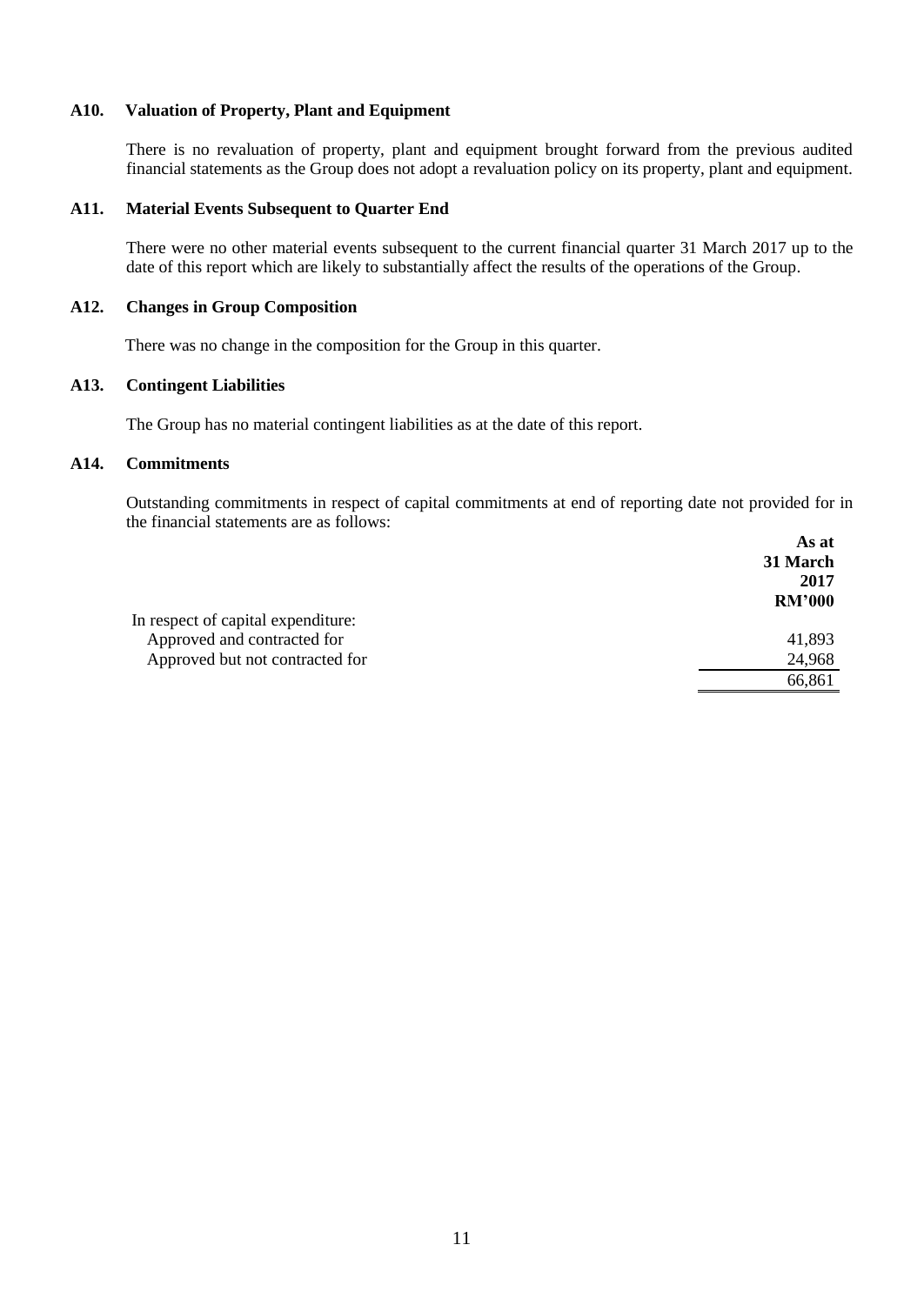## **B. EXPLANATORY NOTES PURSUANT TO APPENDIX 9B OF THE LISTING REQUIREMENTS OF BURSA SECURITIES**

#### **B1. Review of Group's Performance**

## **Current Quarter vs. Corresponding Quarter of Previous Year.**

The Group's revenue decreased by 16.1% to RM561.9 million during the current quarter from RM669.8 million recorded in the corresponding quarter last year. This decrease was mainly attributable to the lower sales contribution from Cement segment due to the soft market demand coupled with increased industry capacity and the continued pricing pressures in the market. The decrease in revenue in Cement segment was partially mitigated by the higher sales contribution from Concrete segment.

The Group has recorded a loss before tax for current quarter of RM63.4 million compared to a profit before tax of RM30.8 million recorded in the corresponding quarter of last year. The decrease was mainly attributable to the lower operating profits from Cement segment due to weak demand and worsening pricing pressure. The profitability was further exacerbated by the higher operating costs attributed mainly to higher fuel and electricity cost and one-off separation cost incurred in current quarter. The above was partially mitigated by a one-off gain on disposal of land and higher foreign exchange gain.

## **B2. Comparison with Preceding Quarter**

|                   | 1 <sup>st</sup> Quarter Ended<br><b>31 March 2017</b><br><b>RM'000</b> | 4 <sup>th</sup> Quarter Ended<br>31 December 2016<br><b>RM'000</b> |
|-------------------|------------------------------------------------------------------------|--------------------------------------------------------------------|
| Revenue           | 561.854                                                                | 636,372                                                            |
| Profit before tax | (63, 449)                                                              | 3,670                                                              |

The Group recorded a decrease in revenue by 11.7% compared to preceding quarter mainly attributed to lower sales contribution from domestic cement and concrete segment on the back of lower market demand and continued erosion on pricing. The Group registered a loss before tax for the current quarter of RM63.4 million compared to a profit before tax of RM3.7 million in preceding quarter mainly attributed to the eroded sales contribution as mentioned above coupled with the higher operating cost and one-off separation cost, partially mitigated by the one-off loss on disposal of a subsidiary and higher loss on disposal of property, plant and equipment that happened in preceding quarter.

## **B3. Prospects**

The outlook of the Group is expected to remain challenging in view of the on-going pricing pressure and competitive environment. The Group will focus on cost leadership with emphasis on optimising the Group's assets, operations and logistics and continue its efforts on product differentiation and developing solutions and offers to meet customers' needs.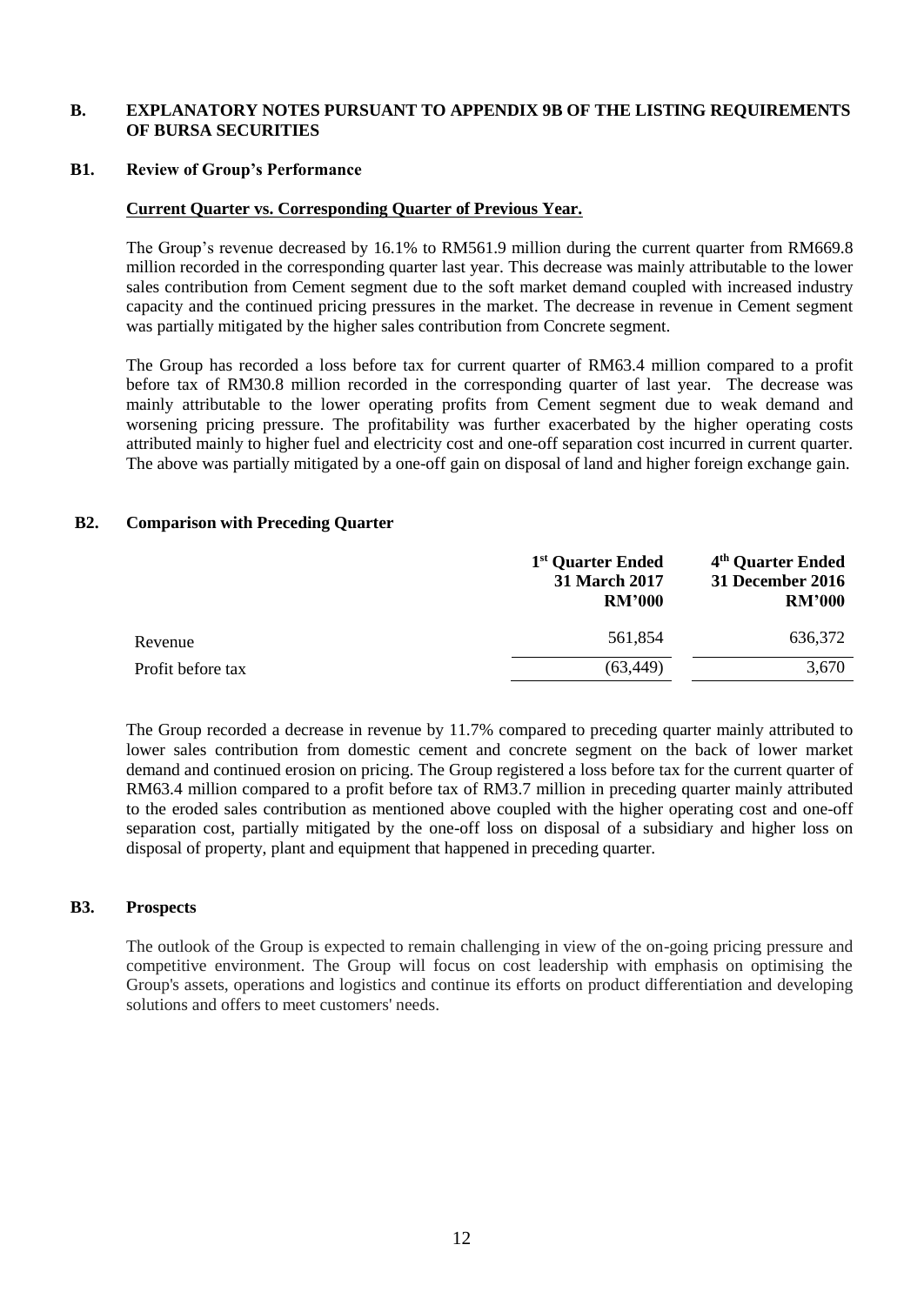## **B4. Profit Forecast and Profit Guarantee**

The Group did not publish any profit forecast or profit guarantee during the current quarter ended 31 March 2017.

## **B5. Income Tax Credit/(Expense)**

Income tax credit comprises the following:

|                             | 1 <sup>st</sup> Quarter Ended<br>31 March 2017<br><b>RM'000</b> |
|-----------------------------|-----------------------------------------------------------------|
| In respect of current year: |                                                                 |
| - income tax                | (3,611)                                                         |
| - deferred tax              | 18,133                                                          |
| In respect of prior year:   |                                                                 |
| - income tax                | (22)                                                            |
| - deferred tax              | 72                                                              |
| Total tax credit            | 14,572                                                          |

The Group's effective tax rate for the current quarter is higher than the statutory tax rate of 24% in Malaysia mainly due to the non-deductible expenses in certain subsidiaries.

## **B6. Status of Corporate Proposals**

There were no corporate proposals announced but not completed as at the date of this report.

## **B7. Group Borrowings**

The Group borrowings (denominated in Ringgit Malaysia) are as follows:

|                               | As at<br><b>31 March 2017</b><br><b>RM'000</b> | As at<br>31 December 2016<br><b>RM'000</b> |
|-------------------------------|------------------------------------------------|--------------------------------------------|
| Short-term borrowings         |                                                |                                            |
| Non-secured                   |                                                |                                            |
| Medium Term Note              |                                                | 280,000                                    |
| Revolving credit              | 19,000                                         | 54,000                                     |
| Term loan (current)           | 107,000                                        | 7,000                                      |
| Bank overdraft                |                                                | 6,470                                      |
|                               | 126,000                                        | 347,470                                    |
| Long-term borrowings          |                                                |                                            |
| Non-secured                   |                                                |                                            |
| Term loan (non-current)       | 179,601                                        |                                            |
| <b>Total Group borrowings</b> | 305,601                                        | 347,470                                    |

All borrowings are denominated in Ringgit Malaysia.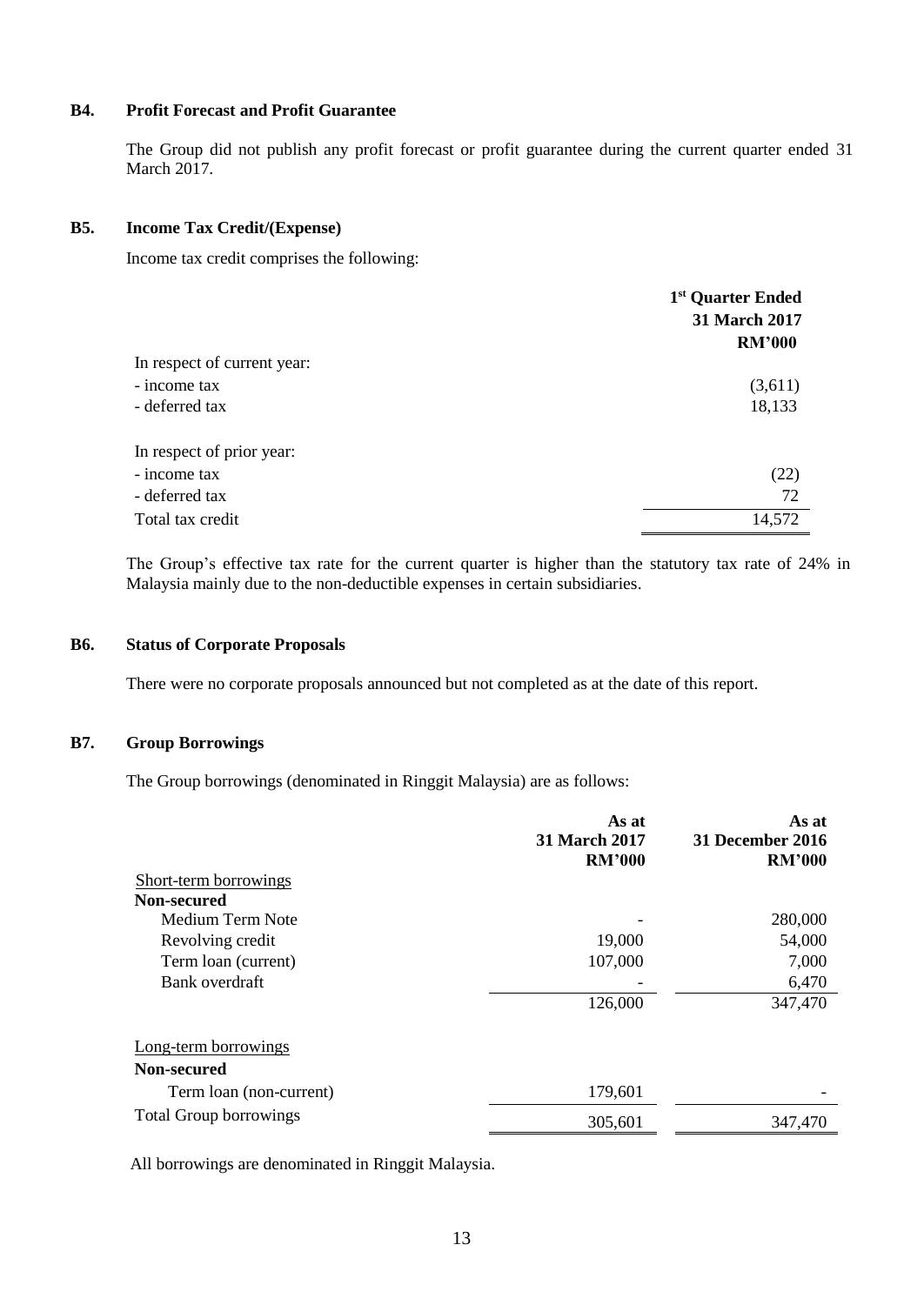# **B8. Material Litigation**

The claim by the Singaporean Comptroller of Income Tax against LMCB Holdings Pte Ltd and Lafarge Malaysia Berhad in the High Court of Singapore is ongoing and is at the pre trial stage. Hearing dates for this matter have been put on hold pending determination by the Singapore Courts on certain interim applications.

## **B9. Dividend**

The Directors do not recommend any interim dividend for the current quarter under review.

## **B10. (Loss)/profit for the Period/Year**

|                                                            | 1st Quarter Ended                 |                                   | <b>Year to Date Ended</b>         |                                   |
|------------------------------------------------------------|-----------------------------------|-----------------------------------|-----------------------------------|-----------------------------------|
|                                                            | 31 March<br>2017<br><b>RM'000</b> | 31 March<br>2016<br><b>RM'000</b> | 31 March<br>2017<br><b>RM'000</b> | 31 March<br>2016<br><b>RM'000</b> |
|                                                            |                                   |                                   |                                   |                                   |
| (Loss)/profit for the period is arrived<br>after charging: |                                   |                                   |                                   |                                   |
| Allowance for inventory obsolescence<br>Amortisation of:   | 690                               | 690                               | 690                               | 690                               |
| - other intangible assets                                  | 607                               | 161                               | 607                               | 161                               |
| - prepaid lease payments on leasehold<br>land              | 1,204                             | 1,311                             | 1,204                             | 1,311                             |
| Depreciation of:                                           | 1                                 | $\mathbf{1}$                      | $\mathbf{1}$                      |                                   |
| - investment property                                      | 56,307                            | 43,149                            | 56,307                            | $\mathbf{1}$<br>43,149            |
| - property, plant and equipment<br>Derivative loss         | 261                               | 3,958                             | 261                               | 3,958                             |
|                                                            |                                   |                                   |                                   |                                   |
| Impairment loss recognised on trade<br>receivables         | 30                                | 984                               | 30                                | 984                               |
| Loss on disposal of:                                       |                                   |                                   |                                   |                                   |
| - unquoted investments                                     | 60                                |                                   | 60                                |                                   |
| Property, plant and equipment written                      |                                   |                                   |                                   |                                   |
| off                                                        | 112                               | 824                               | 112                               | 824                               |
| Provision for retirement benefits                          | 2,650                             | 2,343                             | 2,650                             | 2,343                             |
| Realised loss on foreign exchange                          |                                   | 1,330                             |                                   | 1,330                             |
| Unrealised loss on foreign exchange                        |                                   | 5,023                             |                                   | 5,023                             |
| and after crediting:                                       |                                   |                                   |                                   |                                   |
| Gain on disposal of:                                       |                                   |                                   |                                   |                                   |
| - property, plant and equipment                            | 134                               | 76                                | 134                               | 76                                |
| - investment property                                      | 9,105                             |                                   | 9,105                             |                                   |
| Reversal of impairment loss on trade                       |                                   |                                   |                                   |                                   |
| receivables                                                | 337                               | 322                               | 337                               | 322                               |
| Realised gain on foreign exchange                          | 4,455                             |                                   | 4,455                             |                                   |
| Unrealised gain on foreign exchange                        | 447                               |                                   | 447                               |                                   |